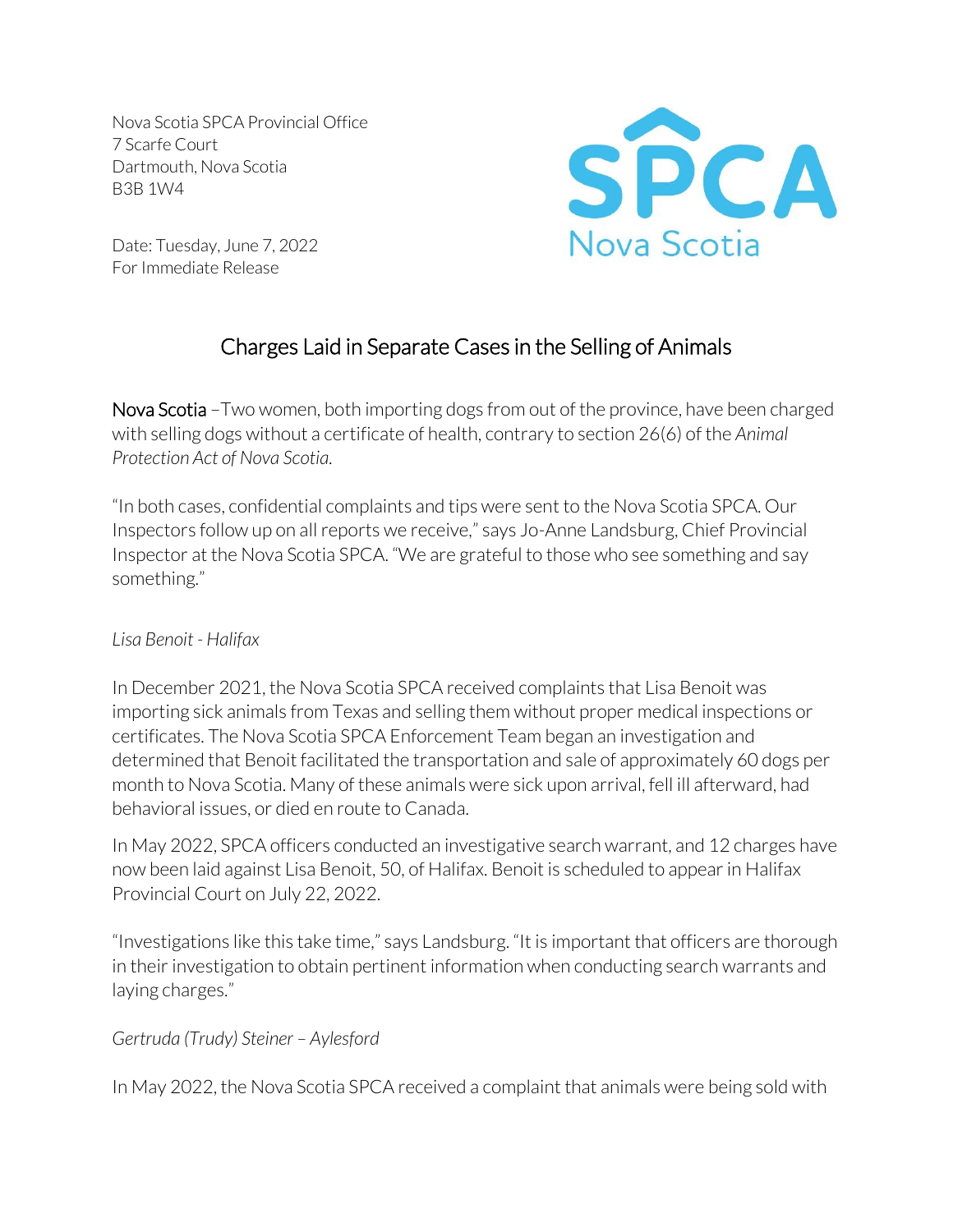severe and communicable diseases without proper medical certificates, resulting in multiple fatalities. During the SPCA investigation, the officers found at least 13 dogs had been adopted with severe health issues. The animals did not have a Nova Scotia Veterinary Certificate of Health.

On May 24, 2022, a search warrant was conducted resulting in the seizure of three dogs, including one who was pregnant. Ten charges under section 26(6) have now been laid against Gertruda Steiner, 44. Steiner is scheduled to appear in Kentville Provincial Court on July 9, 2022. Steiner was also charged under section 22(2) of the *Animal Protection Act of Nova Scotia* for providing false or misleading information.

It is illegal in Nova Scotia to sell a cat or dog without a certificate of health from a veterinarian. The Nova Scotia SPCA encourages potential adopters to visit [www.yournextpet.ca](http://www.yournextpet.ca/) to learn what to expect, what questions to ask, and what to look for when picking up your new pet.

"The Nova Scotia SPCA supports the safe transport of animals that are healthy both medically and in temperament," says Chief Inspector Landsburg, continuing that the animals must also "receive medical examinations upon arrival in Nova Scotia."

The Nova Scotia SPCA has a zero-tolerance policy for animal cruelty and neglect. You can report acts of animal cruelty by calling the SPCA toll-free at 1-888-703-7722, e-mailing [animals@spcans.ca,](mailto:animals@spcans.ca) or filling out the online form at www.novascotiaspca.ca/reportcruelty. All concerns and complaints are kept confidential.

-30-

### About the Nova Scotia SPCA Enforcement Team

The Nova Scotia SPCA Enforcement Team is a province-wide agency vested with the authority from the Nova Scotia Department of Justice, to provide enforcement under the *Animal Protection Act* and sections of the Criminal Code*,* to investigate, and where necessary, lay charges, conduct animal seizures, or issue orders to persons suspected of animal cruelty and neglect. The Nova Scotia SPCA Enforcement Team employs Special Constables appointed under the *Police Act* of Nova Scotia. About the Nova Scotia SPCA

#### About the Nova Scotia SPCA

Proudly following no-kill principles, the Nova Scotia SPCA is a registered charity that helps companion animals in need. Every year, approximately 15,000 pets are helped through animal rescue, progressive programs, and rehoming opportunities. They do not receive any government funding for their shelters, so the SPCA relies on community support to help care for local pets in need. To learn more visit www.novascotiaspca.ca